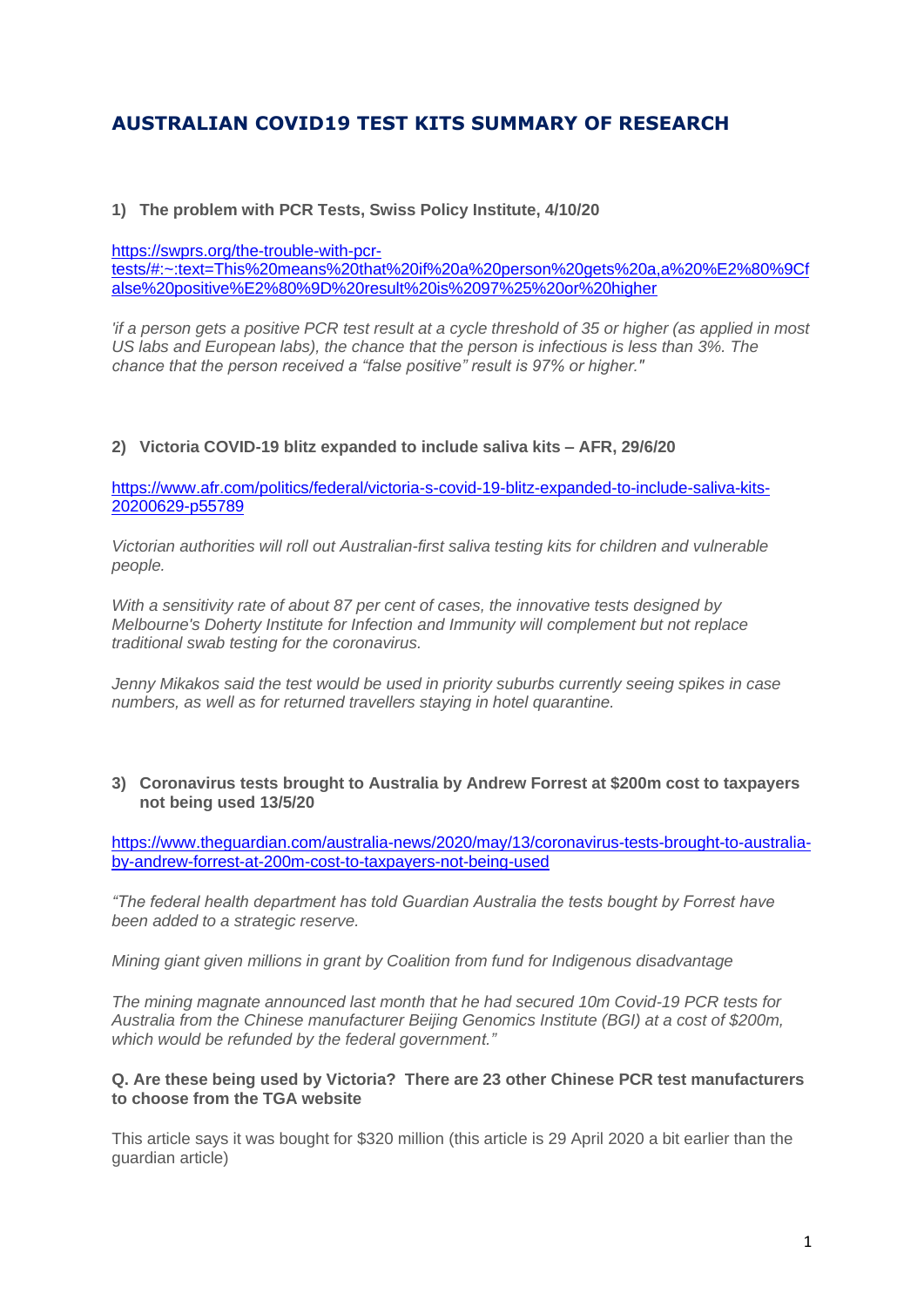[https://www.9news.com.au/national/coronavirus-andrew-forrest-acquires-10-million-covid19](https://www.9news.com.au/national/coronavirus-andrew-forrest-acquires-10-million-covid19-tests-for-australia/8a48bb23-aa7b-49ad-9b37-872161e168b6) [tests-for-australia/8a48bb23-aa7b-49ad-9b37-872161e168b6](https://www.9news.com.au/national/coronavirus-andrew-forrest-acquires-10-million-covid19-tests-for-australia/8a48bb23-aa7b-49ad-9b37-872161e168b6)

### **ABOUT MINDEROO (FORRESTER) WHO SOURCED BGI TESTS FOR VICTORIA:**

Minderoo specialises in "Phenomics" and Forensic DNA phenotyping (FDP)

**Phenomics** is the study of how the environment and a person's lifestyle interact with the expression of their genes to influence their health and risk of disease. Just as we have a genetic profile, we have a "phenomic" profile, a metabolic fingerprint.

*[Forensic DNA phenotyping](https://www.tandfonline.com/doi/full/10.1080/14636778.2018.1549984)* (FDP) is a new technology aiding criminal investigations, that enables authorities to draw conclusions on a suspect's physical characteristics (that make up their phenotype) from discovered DNA.

#### *Source:*

[https://www.minderoo.org/research/news/explainer-what-is-phenomics-and-why-does-it](https://www.minderoo.org/research/news/explainer-what-is-phenomics-and-why-does-it-matter/)[matter/](https://www.minderoo.org/research/news/explainer-what-is-phenomics-and-why-does-it-matter/)

https://www.theguardian.com/australia-news/2020/may/13/coronavirus-tests-brought-to-australiaby-andrew-forrest-at-200m-cost-to-taxpayers-not-being-used

*The mining magnate announced last month that he had secured 10m Covid-19 PCR tests for Australia from the Chinese manufacturer Beijing Genomics Institute (BGI) at a cost of \$200m, which would be refunded by the federal government.*

*Forrest and his philanthropic arm, the Minderoo Foundation, had set about securing the tests for the government at a time of extreme global demand, and when it was unclear whether Australia's crisis would be as severe as in nations like the US and Italy.*

There was no tender. The Victorian government went straight to BGI via Minderoo.

#### <https://www.aspi.org.au/report/genomic-surveillance>

[Forensic Genomics International is also a subsidiary of BGI further hiding connections]

*Other players include Forensic Genomics International,<sup>81</sup> which is a fully owned subsidiary of the Beijing Genomic Institute Group—a company with an increasingly global footprint. In August 2018, Forensic Genomics International signed a strategic partnership agreement with the Public Security Bureau of Xi'an<sup>82</sup> and has worked with other public security bureaus to build Y-STR databases as part of this national program.<sup>83</sup> Another company is Microread Genetics Co. Ltd, a leading life sciences company with a joint genetic lab in Kazakhstan,<sup>84</sup> which has won contracts to provide public security bureaus with Y-STR testing kits<sup>85</sup> and database construction services.<sup>86</sup>*

*The corporate world is profiting handsomely from this new surveillance program. Leading Chinese and multinational companies are providing the Chinese police with the equipment and intellectual property needed to collect, store and analyse the Y-STR samples. Key participants include Thermo Fisher Scientific, which is a US-headquartered biomedical and bioinformatics company, and dozens of Chinese companies, including AGCU Scientific, Forensic Genomics International*